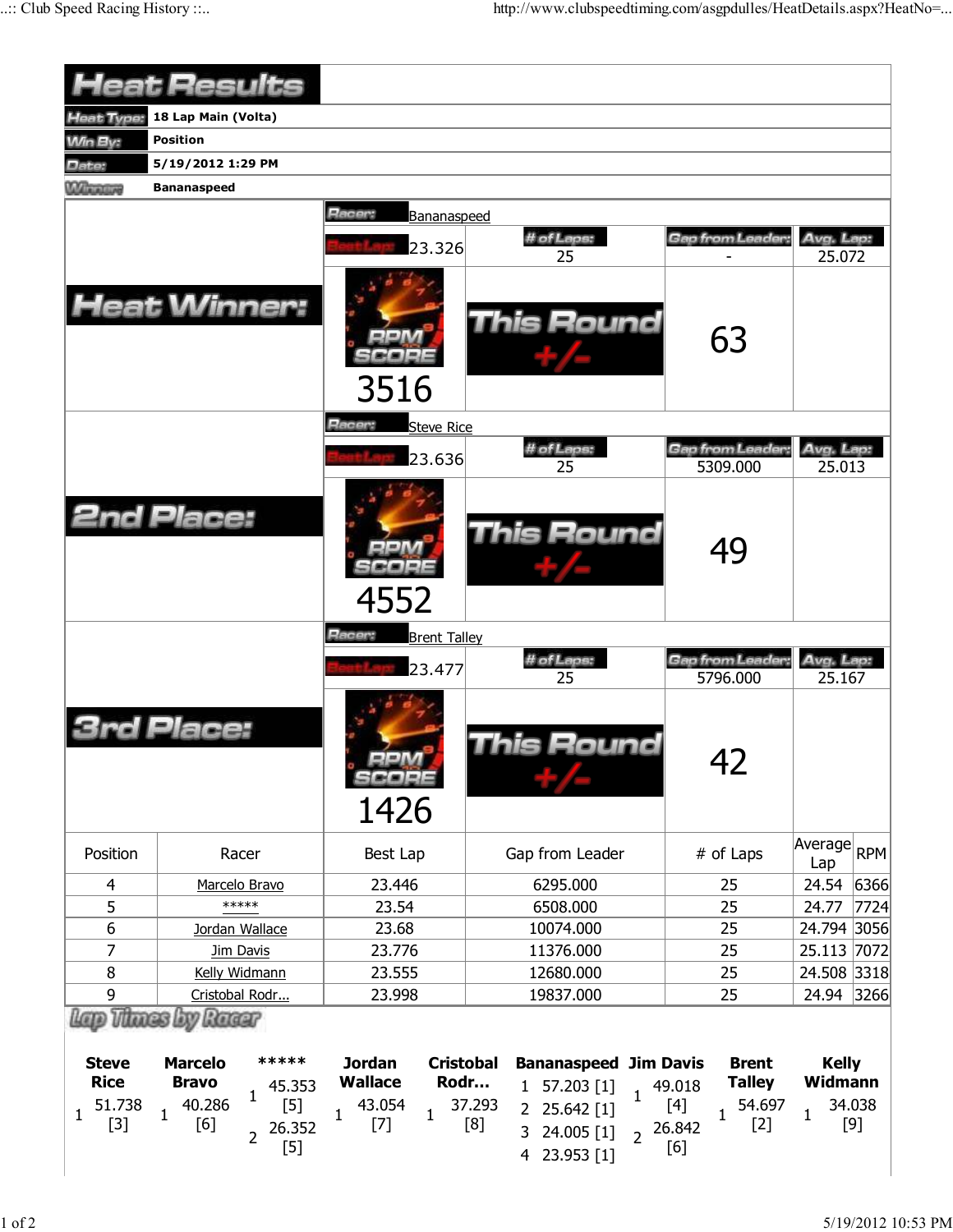|                | <b>Steve</b><br><b>Rice</b> |                | <b>Marcelo</b><br><b>Bravo</b> | *****                    |                 | <b>Jordan</b><br><b>Wallace</b> |                 | <b>Cristobal</b><br>Rodr |                                       |    |                       |                | <b>Brent</b><br><b>Talley</b>                                                                                                                                                                                                                                                                                                                                                                           |                | <b>Kelly</b><br>Widmann |
|----------------|-----------------------------|----------------|--------------------------------|--------------------------|-----------------|---------------------------------|-----------------|--------------------------|---------------------------------------|----|-----------------------|----------------|---------------------------------------------------------------------------------------------------------------------------------------------------------------------------------------------------------------------------------------------------------------------------------------------------------------------------------------------------------------------------------------------------------|----------------|-------------------------|
| $\overline{2}$ | 25.391                      | $\overline{2}$ | 25.461                         |                          |                 |                                 | $\overline{2}$  | 26.72                    |                                       |    | <b>Jim Davis</b>      | 2 <sup>1</sup> | 26.415                                                                                                                                                                                                                                                                                                                                                                                                  | $\overline{2}$ | 26.847                  |
|                | $[2]$                       |                | [4]                            | 24.143<br>$\overline{3}$ | $\overline{2}$  | 26.57<br>$[7]$                  |                 | [8]                      |                                       |    | 3 24.204              |                | $[3]$                                                                                                                                                                                                                                                                                                                                                                                                   |                | $[9]$                   |
| 3              | 24.38                       |                | 24.169                         | $[5]$                    |                 | 24.243                          | 3.              | 24.374                   |                                       |    | [6]                   |                | 24.158                                                                                                                                                                                                                                                                                                                                                                                                  | 3              | 24.691                  |
|                | $[2]$                       |                | [4]                            | 24.15<br>4<br>$[5]$      |                 | $[7]$                           |                 | [8]                      |                                       |    | 24.189<br>[6]         |                | $[3]$                                                                                                                                                                                                                                                                                                                                                                                                   |                | $[9]$                   |
|                | 23.907                      | $\overline{4}$ | 23.901                         | 23.917                   |                 | 24.136                          | 4               | 24.423                   |                                       |    | 5 23.955              | 4              | 24.207                                                                                                                                                                                                                                                                                                                                                                                                  | 4              | 24.127                  |
|                | $[2]$                       |                | [4]                            | 5<br>$[5]$               | 4               | $[7]$                           |                 | [8]                      |                                       |    | [6]                   |                | $[3]$                                                                                                                                                                                                                                                                                                                                                                                                   |                | $[9]$                   |
| 5              | 23.89                       | 5              | 23.939                         | 24.003                   |                 | 24.16                           | 5               | 24.396                   |                                       |    | 23.955                |                | 23.773                                                                                                                                                                                                                                                                                                                                                                                                  | 5              | 24.29                   |
|                | $[2]$                       |                | [4]                            | 6<br>$[5]$               | 5               | $[7]$                           |                 | [8]                      |                                       |    | [6]                   |                | $[3]$                                                                                                                                                                                                                                                                                                                                                                                                   |                | $[9]$                   |
| 6              | 23.91                       |                | 23.789                         | 23.798<br>7              | 6               | 24.241                          | 6               | 24.135<br>[8]            |                                       |    | 24.089                | 6              | 23.823                                                                                                                                                                                                                                                                                                                                                                                                  | 6              | 23.857<br>$[9]$         |
|                | $[2]$<br>23.979             |                | [4]<br>23.722                  | $[5]$                    |                 | $[7]$                           |                 | 25.139                   |                                       |    | [6]                   |                | $[3]$<br>23.968                                                                                                                                                                                                                                                                                                                                                                                         |                | 25.169                  |
|                | $[2]$                       |                | [4]                            | 23.916<br>8              |                 | 24.002                          | 7               | [8]                      | <b>Bananaspeed</b>                    | 8  | 23.918                |                | $[3]$                                                                                                                                                                                                                                                                                                                                                                                                   | 7              | $[9]$                   |
|                | 23.916                      |                | 23.919                         | [5]                      |                 | $[7]$                           |                 | 24.979                   | 5 23.829 [1]                          |    | [6]                   |                | 23.75                                                                                                                                                                                                                                                                                                                                                                                                   |                | 24.223                  |
|                | $[2]$                       | 8              | [4]                            | 23.854<br>9              | 8               | 23.888                          | 8               | $[9]$                    | 23.729 [1]<br>6                       |    | 9 24.019              | 8              | $[3]$                                                                                                                                                                                                                                                                                                                                                                                                   | 8              | [8]                     |
|                | 9 23.785                    | q              | 23.707                         | [5]                      |                 | $[7]$                           |                 | 24.321                   | 23.698 [1]                            |    | [6]                   | q              | 24.041                                                                                                                                                                                                                                                                                                                                                                                                  | q              | 23.854                  |
|                | $[2]$                       |                | [4]                            | 24.05<br>10              | q               | 23.783<br>$[7]$                 | q               | $[9]$                    | 8 23.793 [1]                          | 10 | 23.974                |                | $[3]$                                                                                                                                                                                                                                                                                                                                                                                                   |                | [8]                     |
| 10             | 23.875                      | 10             | 24.173                         | $[5]$                    |                 |                                 | 10              | 24.106                   | 9 23.707 [1]                          |    | [6]                   | 10             | 23.852                                                                                                                                                                                                                                                                                                                                                                                                  | 10             | 23.954                  |
|                | $[2]$                       |                | [4]                            | 23.826<br>11<br>[5]      |                 | 10 23.832<br>$[7]$              |                 | $[9]$                    | 10 23.598 [1]                         |    | $11^{23.972}$<br>[6]  |                | $[3]$                                                                                                                                                                                                                                                                                                                                                                                                   |                | [8]                     |
| 11             | 24.006                      | 11             | 23.694                         | 23.892                   |                 | 24.088                          | 11              | 24.049                   | 11 23.633 [1]                         |    | 12 23.974             | 11             | 23.864                                                                                                                                                                                                                                                                                                                                                                                                  | 11             | 24.047                  |
|                | $[2]$                       |                | [4]                            | 12<br>$[5]$              | 11              | $[7]$                           |                 | $[9]$                    | 12 23.822 [1]                         |    | [6]                   |                | $[3]$                                                                                                                                                                                                                                                                                                                                                                                                   |                | [8]                     |
|                | 12 23.965                   |                | 12 24.466                      | 23.828                   | 12              | 23.963                          | 12              | 24.192                   | 13 23.773 [1]                         |    | 13 23.856             | 12             | 24.076                                                                                                                                                                                                                                                                                                                                                                                                  | 12             | 23.894                  |
|                | $[2]$                       |                | [4]                            | 13<br>[5]                |                 | $[7]$                           |                 | $[9]$<br>24.242          | 14 23.801 [1]                         |    | [6]                   |                | $[3]$                                                                                                                                                                                                                                                                                                                                                                                                   |                | [8]<br>23.877           |
|                | 13 23.818<br>$[2]$          | 13             | 23.751<br>[4]                  | 23.721<br>14             |                 | 13 24.038                       | 13              | $[9]$                    | 15 23.637 [1]                         | 14 | 23.977                | 13             | 23.901<br>$[3]$                                                                                                                                                                                                                                                                                                                                                                                         | 13             | [8]                     |
|                | 23.81                       |                | 23.733                         | $[5]$                    |                 | $[7]$                           |                 | 24.29                    | 16 23.547 [1]                         |    | [6]                   |                | 23.867                                                                                                                                                                                                                                                                                                                                                                                                  |                | 23.868                  |
| 14             | $[2]$                       | 14             | $[4]$                          | 23.815<br>15             |                 | 14 23.7 [7]                     | 14              | $[9]$                    | 17 23.769 [1]                         |    | 15 23.915             | 14             | $[3]$                                                                                                                                                                                                                                                                                                                                                                                                   | 14             | [8]                     |
|                | 15 23.636                   |                | 23.603                         | $[5]$                    | 15              | 23.75                           |                 | 24.225                   | 18 23.654 [1]                         |    | [6]                   |                | 23.682                                                                                                                                                                                                                                                                                                                                                                                                  |                | 23.891                  |
|                | $[2]$                       | 15             | [4]                            | 23.734<br>16             |                 | $[7]$                           | 15              | [9]                      | 19 23.546 [1]                         | 16 | 25.427                | 15             | $[3]$                                                                                                                                                                                                                                                                                                                                                                                                   | 15             | [8]                     |
|                | $16\frac{23.771}{1}$        | 16             | 23.696                         | $[5]$                    | 16              | 24.566                          | 16              | 23.998                   | 20 23.449 [1]                         |    | $[7]$                 |                | 23.66                                                                                                                                                                                                                                                                                                                                                                                                   | 16             | 23.864                  |
|                | $[2]$                       |                | $[4]$                          | 23.69<br>17<br>$[5]$     |                 | [6]                             |                 | $[9]$                    | 21 23.462 [1]                         |    | 17 23.882 16<br>$[7]$ |                | $[3]$                                                                                                                                                                                                                                                                                                                                                                                                   |                | [8]                     |
|                | 17 23.731 17 23.831         |                |                                | 18 23.685                |                 | 17 <sup>23.749</sup><br>[6]     | 17              | 24.427                   |                                       |    |                       |                | $18\begin{array}{@{}c@{\hspace{1em}}c@{\hspace{1em}}c@{\hspace{1em}}}\n 13.786 & 17\begin{array}{@{}c@{\hspace{1em}}c@{\hspace{1em}}c@{\hspace{1em}}c@{\hspace{1em}}c@{\hspace{1em}}c@{\hspace{1em}}c@{\hspace{1em}}c@{\hspace{1em}}c@{\hspace{1em}}c@{\hspace{1em}}c@{\hspace{1em}}c@{\hspace{1em}}c@{\hspace{1em}}c@{\hspace{1em}}c@{\hspace{1em}}c@{\hspace{1em}}c@{\hspace{1em}}c@{\hspace{1em}}c@$ |                | 23.76                   |
|                | $[2]$                       |                | $\ddot{\hspace{1cm}}$ [4]      | $[5]$                    |                 | 18 23.755                       |                 | [9]                      | 22 23.49 [1]                          |    | $[7]$                 |                | $\ddot{\phantom{a}}$ [3]                                                                                                                                                                                                                                                                                                                                                                                |                | [8]                     |
|                | 18 23.74                    |                | 18 23.625                      | 19 23.701                |                 | $[6]$                           | 18              |                          | 24.129 23 23.326 [1]<br>24 23.355 [1] |    |                       |                | 19 23.847 18 23.591                                                                                                                                                                                                                                                                                                                                                                                     |                | 18 23.834               |
|                | $[2]$                       |                | $[4]$                          | $[5]$                    |                 | 19 23.691                       |                 | [9]                      | 25 23.386 [1]                         |    | $[7]$                 |                |                                                                                                                                                                                                                                                                                                                                                                                                         |                | [8]                     |
|                | 19 23.715<br>$[2]$          |                | 19 24.027<br>$[4]$             | 23.731<br>20             |                 | [6]                             | 19              | 24.282<br>[9]            |                                       |    | 20 23.921             |                | 19 23.963<br>$[3]$                                                                                                                                                                                                                                                                                                                                                                                      |                | 19 24.124<br>[8]        |
|                | 20 23.907                   |                | 20 23.708                      | $[5]$                    | 20 <sub>2</sub> | 23.691                          |                 | 24.035                   |                                       |    | $[7]$                 |                | 23.7                                                                                                                                                                                                                                                                                                                                                                                                    |                | 20 23.904               |
|                | $[2]$                       |                | [4]                            | 23.579<br>21             |                 | [6]                             | 20 <sub>2</sub> | $[9]$                    |                                       | 21 | 23.776 20             |                | $[3]$                                                                                                                                                                                                                                                                                                                                                                                                   |                | [8]                     |
|                | 21 23.701                   |                | 21 23.589                      | $[5]$                    | 21              | 23.68                           |                 | 24.352                   |                                       |    | $[7]$                 |                | 23.477                                                                                                                                                                                                                                                                                                                                                                                                  |                | 23.75                   |
|                | $[2]$                       |                | [4]                            | 22 23.54                 |                 | [6]                             | 21              | [9]                      |                                       |    | 22 23.824 21          |                | $[3]$                                                                                                                                                                                                                                                                                                                                                                                                   | 21             | [8]                     |
|                | $22 \t 23.68$               |                | 22 23.446                      | $[5]$                    |                 | 22 23.738                       | 22              | 24.304                   |                                       |    | $[7]$                 | 22             | 23.522                                                                                                                                                                                                                                                                                                                                                                                                  | 22             | 23.792                  |
|                | $[2]$                       |                | $[4]$                          | 23 23.665<br>$[5]$       |                 | [6]                             |                 | $[9]$                    |                                       |    | 23 23.815<br>$[7]$    |                | $[3]$                                                                                                                                                                                                                                                                                                                                                                                                   |                | [8]                     |
|                | 23 23.639                   |                | 23 23.557                      | 23.685                   |                 | 23 24.006<br>[6]                | 23              | 24.321                   |                                       |    | 24 23.883             |                | 23 23.479                                                                                                                                                                                                                                                                                                                                                                                               | 23             | 23.555                  |
|                | $[2]$                       |                | [4]                            | 24<br>$[5]$              |                 | 23.775                          |                 | $[9]$                    |                                       |    | $[7]$                 |                | $[3]$                                                                                                                                                                                                                                                                                                                                                                                                   |                | [8]                     |
|                | 24 23.755                   |                | 24 23.781                      | 25 23.617                | 24              | $[6]$                           | 24              | 24.433                   |                                       |    | 25 23.808 24 23.883   |                |                                                                                                                                                                                                                                                                                                                                                                                                         | 24             | 23.685                  |
|                | $[2]$                       |                | $[4]$                          | $[5]$                    |                 | 25 23.742                       |                 | $[9]$<br>24.329          |                                       |    | $[7]$                 |                |                                                                                                                                                                                                                                                                                                                                                                                                         |                | [8]                     |
|                | 25 23.682<br>$[2]$          |                | 25 23.939<br>$[4]$             |                          |                 | [6]                             | 25              | $[9]$                    |                                       |    |                       |                | 25 23.77<br>$[3]$                                                                                                                                                                                                                                                                                                                                                                                       |                | 25 23.795<br>[8]        |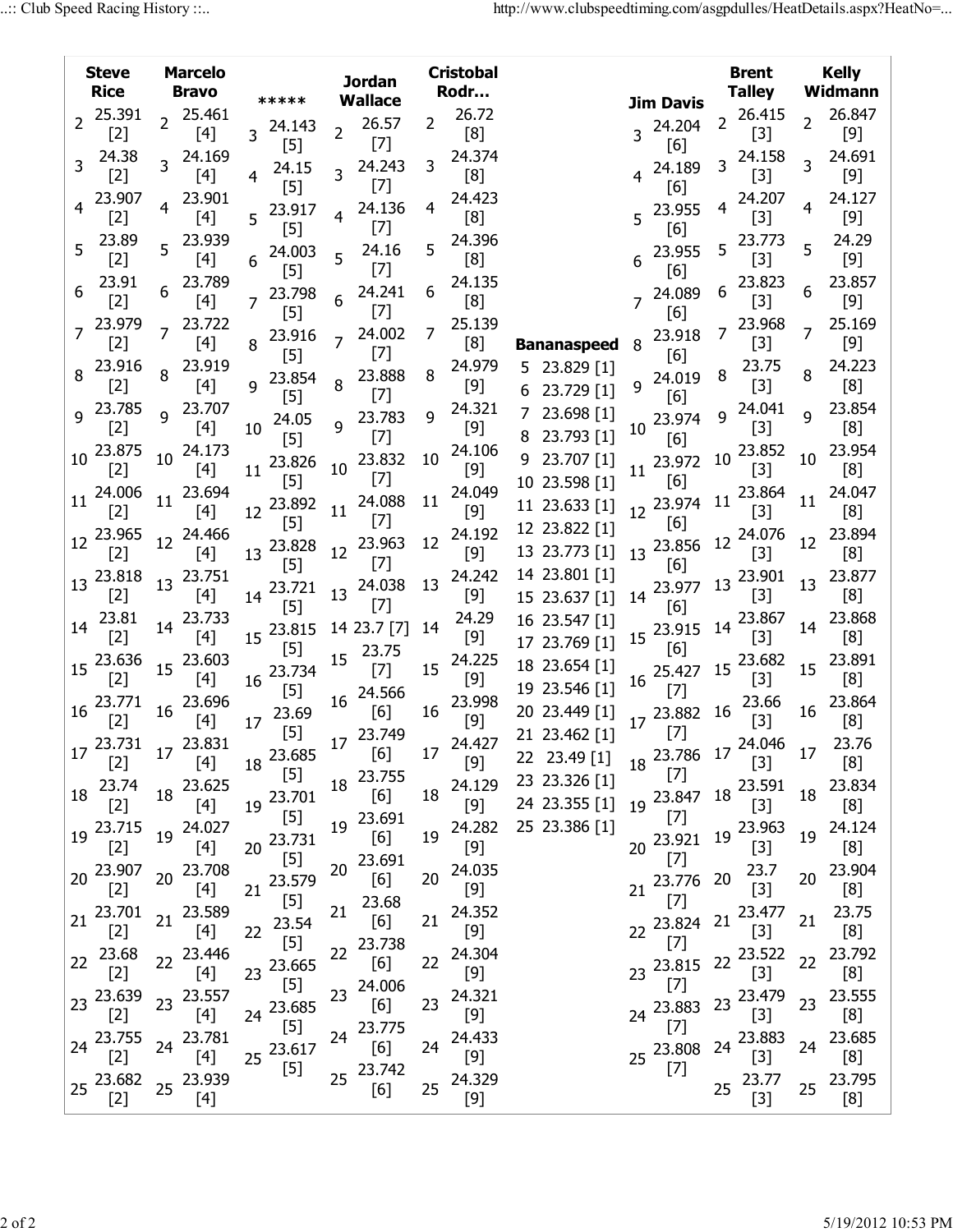|                                                         | <b>Heat Results</b>                                                                                                 |                                                                        |                                                                                         |                                                          |                                                 |
|---------------------------------------------------------|---------------------------------------------------------------------------------------------------------------------|------------------------------------------------------------------------|-----------------------------------------------------------------------------------------|----------------------------------------------------------|-------------------------------------------------|
| <b>Heat Type:</b>                                       | 18 Lap Main (Volta)                                                                                                 |                                                                        |                                                                                         |                                                          |                                                 |
| <b>Min By:</b>                                          | <b>Position</b>                                                                                                     |                                                                        |                                                                                         |                                                          |                                                 |
| Date:                                                   | 5/19/2012 1:19 PM                                                                                                   |                                                                        |                                                                                         |                                                          |                                                 |
| <b>Winnipeg</b>                                         | <b>Oliver Rojas</b>                                                                                                 |                                                                        |                                                                                         |                                                          |                                                 |
|                                                         |                                                                                                                     |                                                                        |                                                                                         |                                                          |                                                 |
|                                                         |                                                                                                                     | Racer:<br>Oliver Rojas                                                 |                                                                                         |                                                          |                                                 |
|                                                         |                                                                                                                     | 23.683                                                                 | # of Laps:<br>25                                                                        | Gap from Leader:                                         | Avg. Lap:<br>25.627                             |
|                                                         |                                                                                                                     |                                                                        |                                                                                         |                                                          |                                                 |
|                                                         | <b>Heat Winner:</b>                                                                                                 |                                                                        | <b>This Round</b>                                                                       | 63                                                       |                                                 |
|                                                         |                                                                                                                     | 3567<br>Racer:<br>Max Leitschuh                                        |                                                                                         |                                                          |                                                 |
|                                                         |                                                                                                                     | 23.852                                                                 | # of Laps:                                                                              | Gap from Leader:                                         | Avg. Lap:                                       |
|                                                         |                                                                                                                     |                                                                        | 25                                                                                      | 7150.000                                                 | 25.717                                          |
|                                                         | <b>2nd Place:</b>                                                                                                   | 2370                                                                   | This Round                                                                              | 49                                                       |                                                 |
|                                                         |                                                                                                                     | Racer:<br>Tahseen Ibrahim                                              |                                                                                         |                                                          |                                                 |
|                                                         |                                                                                                                     | 23.719                                                                 | # of Laps:                                                                              | Gap from Leader:                                         | Avg. Lap:<br>24.962                             |
|                                                         | d Place:                                                                                                            | SCOPE<br>5543                                                          | 25<br>his Round                                                                         | 8815.000<br>44                                           |                                                 |
| Position                                                | Racer                                                                                                               | Best Lap                                                               | Gap from Leader                                                                         | # of Laps                                                | Average RPM<br>Lap                              |
| 4                                                       | John Shim                                                                                                           | 23.75                                                                  | 9081.000                                                                                | 25                                                       | 25.663 2635                                     |
| 5                                                       | Marco Restivo                                                                                                       | 23.876                                                                 | 9704.000                                                                                | 25                                                       | 25.507 3233                                     |
| 6                                                       | John Labay                                                                                                          | 23.921                                                                 | 11850.000                                                                               | 25                                                       | 26.265 1770                                     |
| $\overline{7}$                                          | <b>William Shively</b>                                                                                              | 24.069                                                                 | 13057.000                                                                               | 25                                                       | 25.481 2309                                     |
| 8                                                       | Matthew Anderson                                                                                                    | 23.826                                                                 | 15483.000                                                                               | 25                                                       | 25.307 1547                                     |
| 9                                                       | Christopher Wi                                                                                                      | 24.215                                                                 | 16696.000                                                                               | 25                                                       | 25.484 3245                                     |
| <b>Oliver</b><br><b>Rojas</b><br>59.399<br>$\mathbf{1}$ | Lano Vitanes Loy Ranaer<br><b>William</b><br><b>Tahseen</b><br><b>Shively</b><br><b>Ibrahim</b><br>44.512<br>36.499 | <b>John</b><br><b>Marco</b><br><b>Restivo</b><br><b>Shim</b><br>48.214 | <b>John</b><br><b>Matthew</b><br><b>Anderson</b><br>Labay<br>52.102<br>38.246<br>63.264 | <b>Max</b><br><b>Leitschuh</b><br>55.077<br>$\mathbf{1}$ | <b>Christopher</b><br><b>Wi</b><br>1 41.373 [7] |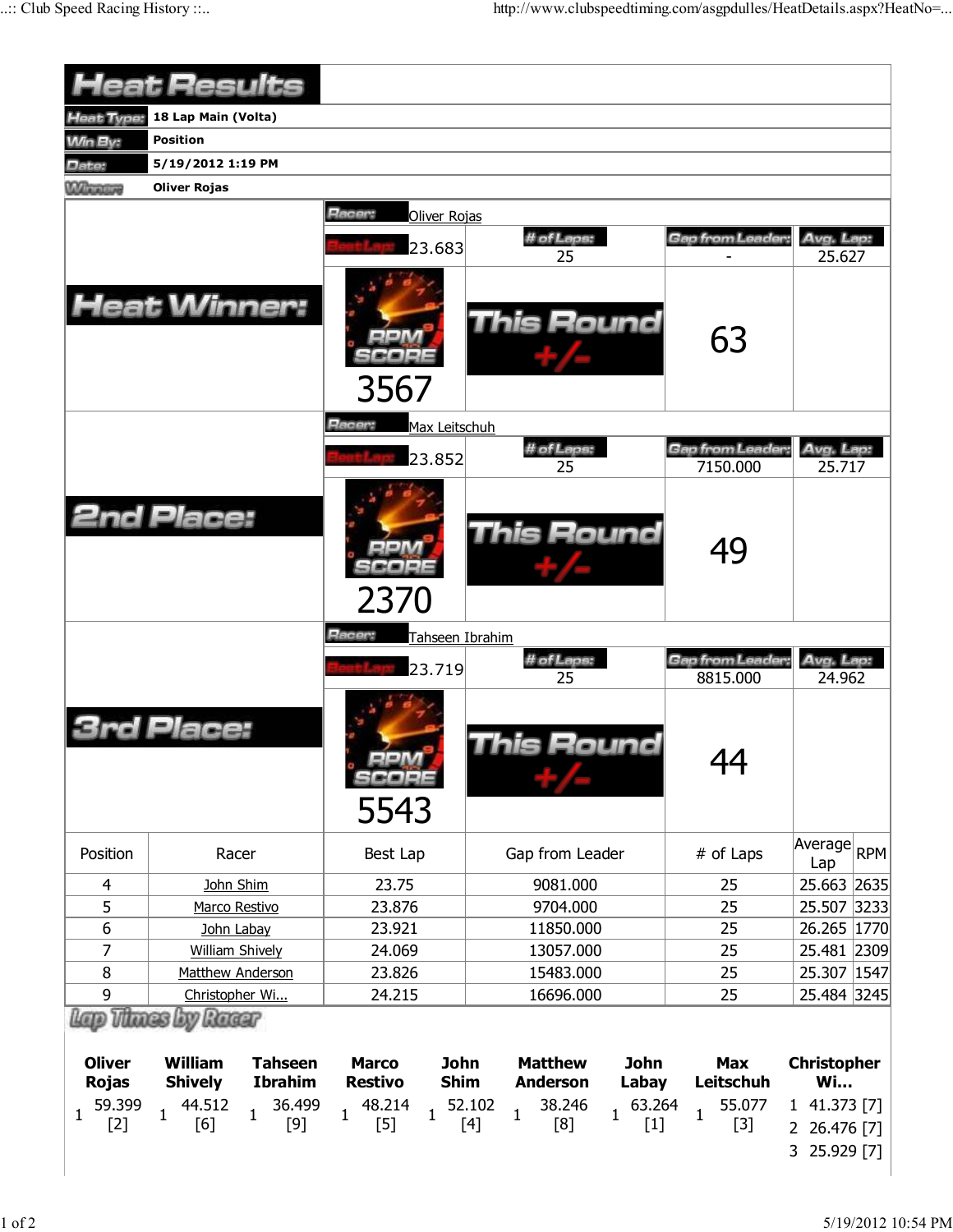|                | <b>Oliver</b><br><b>Rojas</b> | William<br><b>Tahseen</b><br><b>Shively</b><br><b>Ibrahim</b> |                      | <b>Marco</b><br>John<br><b>Shim</b><br><b>Restivo</b> |                                                                                                                                                 |    | <b>Matthew</b><br><b>Anderson</b> | <b>John</b><br>Labay | <b>Max</b><br>Leitschuh |    |                 |    |                     |    |                 |   |                                 |
|----------------|-------------------------------|---------------------------------------------------------------|----------------------|-------------------------------------------------------|-------------------------------------------------------------------------------------------------------------------------------------------------|----|-----------------------------------|----------------------|-------------------------|----|-----------------|----|---------------------|----|-----------------|---|---------------------------------|
|                | 2 26.729                      | $\overline{2}$                                                | 26.472               |                                                       | 27.25                                                                                                                                           | 2  | 26.317                            | $\overline{2}$       | 26.446                  |    | 26.808          | 2  | 26.443              |    | 26.522          |   |                                 |
|                | $[2]$<br>25.545               |                                                               | [6]<br>26.077        | $\overline{2}$                                        | $[9]$                                                                                                                                           |    | $[5]$<br>26.586                   |                      | $[4]$<br>26.694         | 2  | [8]             |    | $[1]$<br>25.755     | 2  | $[3]$           |   |                                 |
| $\overline{3}$ | $[2]$                         | 3                                                             | $[5]$                | 3                                                     | 25.716                                                                                                                                          | 3  | [6]                               | $\overline{3}$       | $[4]$                   | 3  | 25.919          | 3  | $[1]$               | 3  | 26.279          |   |                                 |
|                | 24.786                        |                                                               | 24.884               |                                                       | $[9]$<br>25.172                                                                                                                                 | 4  | 25.447                            | 4                    | 24.517                  |    | [8]<br>27.935   | 4  | 24.579              |    | $[3]$<br>24.574 |   |                                 |
|                | $[2]$                         |                                                               | $[5]$                | 4                                                     | [8]                                                                                                                                             |    | [6]                               |                      | [4]                     | 4  | $[9]$           |    | $[1]$               | 4  | $[3]$           |   |                                 |
|                | 5 24.717<br>$[2]$             |                                                               | 24.482<br>$[5]$      | 5.                                                    | 24.625                                                                                                                                          | 5  | 24.408<br>[6]                     | 5                    | 24.283<br>$[4]$         | 5  | 24.073          | 5  | 24.78<br>$[1]$      | 5  | 24.296          |   |                                 |
|                | 24.434                        | 6                                                             | 24.38                |                                                       | [8]<br>24.63                                                                                                                                    | 6  | 24.42                             | 6                    | 24.004                  |    | $[9]$<br>24.288 | 6  | 24.474              |    | $[3]$<br>24.368 |   |                                 |
|                | $[2]$                         |                                                               | $[5]$                | 6                                                     | [8]                                                                                                                                             |    | [6]                               |                      | $[4]$                   | 6  | $[9]$           |    | $[1]$               | 6  | $[3]$           |   |                                 |
|                | 24.536<br>$[1]$               |                                                               | 24.645<br>$[5]$      | 7                                                     | 24.353                                                                                                                                          | 7  | 24.52<br>[6]                      | $\overline{7}$       | 25.689<br>$[4]$         | 7  | 24.048          |    | 25.425<br>$[2]$     | 7  | 25.508          |   | <b>Christopher</b><br><b>Wi</b> |
|                | 24.266                        |                                                               | 26.082               |                                                       | $[7]$                                                                                                                                           |    | 24.566                            |                      | 24.291                  |    | $[9]$           |    | 24.377              |    | $[3]$           |   | 4 25.786 [7]                    |
|                | $[1]$                         |                                                               | [6]                  | 8                                                     | 24.566<br>$[7]$                                                                                                                                 | 8  | $[5]$                             | 8                    | [4]                     | 8  | 24.357<br>$[9]$ | 8  | $[2]$               | 8  | 24.132<br>$[3]$ |   | 5 24.575 [7]                    |
|                | 9 24.173                      | q                                                             | 25.84                |                                                       | 24.068                                                                                                                                          | q  | 24.351                            | Q                    | 24.332                  |    | 27.134          | q  | 24.757              | 9  | 24.6 [3]        |   | 6 24.786 [7]                    |
|                | $[1]$                         |                                                               | $[7]$                | 9                                                     | [6]                                                                                                                                             |    | $[5]$                             |                      | [4]                     | 9  | $[9]$           |    | $[2]$               |    | 24.827          |   | 725.064 [8]                     |
| 10             | 23.969<br>$[1]$               | 10                                                            | 24.222<br>$[7]$      | 10                                                    | 25.648                                                                                                                                          | 10 | 25.068<br>$[4]$                   | 10                   | 24.875<br>$[3]$         | 10 | 24.021          | 10 | 27.632<br>$[5]$     | 10 | $[2]$           |   | 8 24.614 [8]                    |
|                | 24.042                        |                                                               | 24.624               |                                                       | [6]                                                                                                                                             |    | 24.202                            |                      | 24.246                  |    | [9]             |    | 25.159              | 11 | 24.068          | 9 | 25.68 [8]                       |
| 11             | $[1]$                         | 11                                                            | $[7]$                | 11                                                    | 24.282<br>$[5]$                                                                                                                                 | 11 | $[4]$                             | 11                   | $[3]$                   | 11 | 24.201<br>$[9]$ | 11 | [6]                 |    | $[2]$           |   | 10 24.547 [8]                   |
|                | 12 24.025                     | 12                                                            | 24.983               |                                                       | 24.194                                                                                                                                          | 12 | 24.092                            | 12                   | 24.089                  |    | 12 24.19 [9]    | 12 | 24.876              | 12 | 24.346<br>$[2]$ |   | 11 24.545 [8]                   |
|                | $[1]$                         |                                                               | $[7]$                | 12                                                    | $[5]$                                                                                                                                           |    | $[4]$                             |                      | $[3]$                   |    | 24.469          |    | [6]                 |    | 25.118          |   | 12 24.678 [8]<br>13 24.675 [8]  |
|                | 13 23.918<br>$[1]$            | 13                                                            | 24.356<br>$[7]$      | 13                                                    | 23.964                                                                                                                                          | 13 | 24.288<br>$[4]$                   | 13                   | 25.235<br>$[3]$         | 13 | $[9]$           |    | 13 24.157<br>[6]    | 13 | $[2]$           |   | 14 24.409 [8]                   |
|                | 23.861                        |                                                               | 24.087               |                                                       | $[5]$                                                                                                                                           |    | 24.433                            |                      | 24.22                   | 14 | 24.615          |    | 24.087              | 14 | 24.255          |   | 15 24.514 [8]                   |
| 14             | $[1]$                         | 14                                                            | $[7]$                | 14                                                    | 23.806<br>$[5]$                                                                                                                                 | 14 | $[4]$                             | 14                   | $[3]$                   |    | [9]<br>28.683   | 14 | [6]                 |    | $[2]$<br>24.044 |   | 16 24.823 [8]                   |
| 15             | 23.97                         | 15                                                            | 24.154               |                                                       | 23.988                                                                                                                                          | 15 | 24.296                            |                      | 15 24.138               | 15 | [9]             |    | 15 24.183           | 15 | $[2]$           |   | 17 24.695 [8]                   |
|                | $[1]$<br>24.125               |                                                               | $[7]$<br>24.356      | 15                                                    | $[5]$                                                                                                                                           |    | $[4]$                             |                      | $[3]$                   | 16 | 23.881          |    | [6]                 |    | 24.195          |   | 18 24.536 [8]                   |
| $16\,$         | $[1]$                         | 16                                                            | $[7]$                | 16                                                    | 24.083                                                                                                                                          | 16 | 24.051<br>$[4]$                   | 16                   | 24.247<br>$[3]$         |    | $[9]$           | 16 | 24.702 16<br>[6]    |    | $[2]$           |   | 19 24.381 [8]                   |
|                | 17 23.829 17 24.522           |                                                               |                      |                                                       | $[5]$<br>$\begin{array}{ccc} 24.284 & 17 \end{array}$ $\begin{array}{ccc} 24.547 & 17 \end{array}$ $\begin{array}{ccc} 24.076 & 17 \end{array}$ |    |                                   |                      |                         |    | 24.217          |    | 24.38 17            |    | 24.124          |   | 20 24.505 [8]                   |
|                | $[1]$                         |                                                               | $^{\sim}$ [7]        |                                                       | $[5]$                                                                                                                                           |    | $[4]$                             |                      | $\frac{1}{2}$ [3]       |    | $[9]$<br>23.913 | 17 | [6]                 |    | $[2]$<br>24.185 |   | 21 24.407 [8]                   |
|                | 18 24.007                     |                                                               | 18 24.576            |                                                       | 18 23.9 [4]                                                                                                                                     |    | 18 24.437                         |                      | 18 24.16                | 18 |                 |    | 18 24.152 18        |    | [2]             |   | 22 24.496 [8]<br>23 24.24 [8]   |
|                | $[1]$                         |                                                               | $[7]$                | 19                                                    | 23.808                                                                                                                                          |    | $[5]$<br>23.876                   |                      | $[3]$                   | 19 | 24.036          |    | [6]<br>19 24.468 19 |    | 24.242          |   | 24 25.16 [9]                    |
|                | 19 23.819<br>$[1]$            |                                                               | 19 24.19<br>$[7]$    |                                                       | [4]                                                                                                                                             | 19 | $[5]$                             |                      | 19 24.208<br>$[3]$      |    | $[9]$           |    | [6]                 |    | $[2]$           |   | 25 24.215 [9]                   |
|                | 20 23.776                     |                                                               | 20 24.069            | 20 <sub>2</sub>                                       | 24.172                                                                                                                                          |    | 20 24.05                          |                      | 20 24.172 20            |    | 23.857<br>$[9]$ |    | 20 24.185 20        |    | 24.069<br>$[2]$ |   |                                 |
|                | $[1]$                         |                                                               | $[7]$                |                                                       | $[4]$<br>23.973                                                                                                                                 |    | $[5]$                             |                      | $[3]$                   |    | 23.826          |    | [6]                 |    | 23.962          |   |                                 |
|                | 21 23.709                     |                                                               | 21 24.248            | 21                                                    | $[4]$                                                                                                                                           | 21 | 24.065                            |                      | 21 23.822               | 21 | $[9]$           | 21 | 24.411 21           |    | $[2]$           |   |                                 |
|                | $[1]$<br>22 23.808            |                                                               | $[7]$<br>22 24.644   | 22                                                    | 24.03                                                                                                                                           |    | $[5]$<br>$22^{24.147}$            |                      | $[3]$<br>22 24.067      | 22 | 23.844          |    | [6]<br>22 24.322 22 |    | 23.852          |   |                                 |
|                | $[1]$                         |                                                               | $[7]$                |                                                       | $[4]$                                                                                                                                           |    | $[5]$                             |                      | $[3]$                   |    |                 |    | [6]                 |    | $[2]$           |   |                                 |
|                | 23 23.736                     |                                                               | $23 \frac{24.165}{}$ | 23                                                    | 23.719<br>$[4]$                                                                                                                                 |    | 23 24.083                         |                      | 23 23.75                | 23 | 24.068<br>$[9]$ |    | 23 23.969 23        |    | 23.984<br>$[2]$ |   |                                 |
|                | $[1]$                         |                                                               | $[7]$                |                                                       | 25.416                                                                                                                                          |    | $[5]$                             |                      | $[3]$                   |    | 24.092          |    | [6]                 |    | 24.338          |   |                                 |
|                | 24 23.818<br>$[1]$            |                                                               | 24 24.196<br>$[7]$   | 24                                                    | $[3]$                                                                                                                                           |    | 24 24.988<br>$[5]$                |                      | 24 25.959<br>$[4]$      | 24 | [8]             |    | 24 24.155 24<br>[6] |    | $[2]$           |   |                                 |
|                | 25 23.683                     |                                                               | 24.26                | 25                                                    | 23.902                                                                                                                                          |    | 24.225                            |                      | 25 23.958               | 25 | 23.966          |    | 25 23.921 25        |    | 23.96           |   |                                 |
|                | $[1]$                         | 25                                                            | $[7]$                |                                                       | $[3]$                                                                                                                                           | 25 | $[5]$                             |                      | $[4]$                   |    | [8]             |    | [6]                 |    | $[2]$           |   |                                 |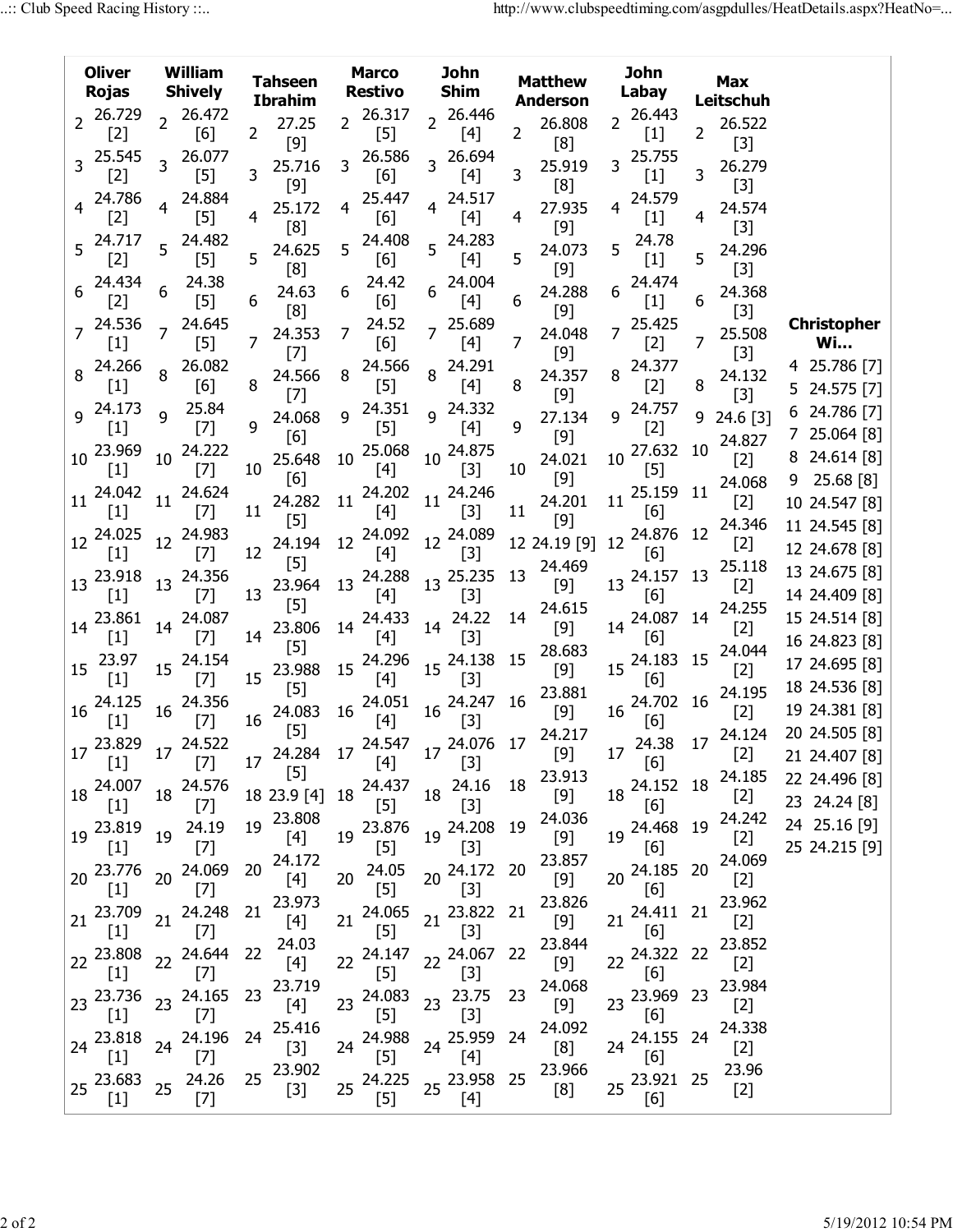|                | <b>Heat Results</b> |                                            |                                       |                         |                       |
|----------------|---------------------|--------------------------------------------|---------------------------------------|-------------------------|-----------------------|
| Heat Type:     | 18 Lap Main (Volta) |                                            |                                       |                         |                       |
| <b>Win By:</b> | <b>Position</b>     |                                            |                                       |                         |                       |
| Date:          | 5/19/2012 1:09 PM   |                                            |                                       |                         |                       |
| <b>Winning</b> | Patryk Tararuj      |                                            |                                       |                         |                       |
|                | <b>Heat Winner:</b> | Racer:<br>Patryk Tararuj<br>23.998<br>1687 | # of Laps:<br>25<br><b>This Round</b> | Gap from Leader:<br>58  | Avg. Lap:<br>25.478   |
|                |                     | Racer:<br>Michael Woodwo<br>24.026         | # of Laps:                            | Gap from Leader:        | Avg. Lap:             |
|                | <b>2nd Place:</b>   | 1824                                       | 25<br><b>This Round</b>               | 3660.000<br>42          | 25.932                |
|                |                     | Racer:<br>Ary Jogasurya<br>24.355          | # of Laps:                            | <b>Gap from Leader:</b> | Avg. Lap:             |
|                |                     |                                            | 25                                    | 5671.000                | 26.18                 |
|                | Place:              | scoee<br>2326                              | his Round                             | 35                      |                       |
| Position       | Racer               | Best Lap                                   | Gap from Leader                       | # of Laps               | Average<br>RPM<br>Lap |
| 4              | Robert Orr          | 24.559                                     | 10623.000                             | 25                      | 26.073 2135           |
| 5              | Chris Haug          | 24.439                                     | 11065.000                             | 25                      | 25.954 1479           |
| $6\,$          | Michael Kohut       | 24.776                                     | 17073.000                             | 25                      | 25.846 1275           |
| 7              | Patrick Ferro       | 24.935                                     | 1 <sub>L</sub>                        | 24                      | 26.114 1483           |
| 8              | Rome Wheeler        | 25.051                                     | 1L                                    | 24                      | 26.383 1548           |
|                | Lap Thues by Racer  |                                            |                                       |                         |                       |